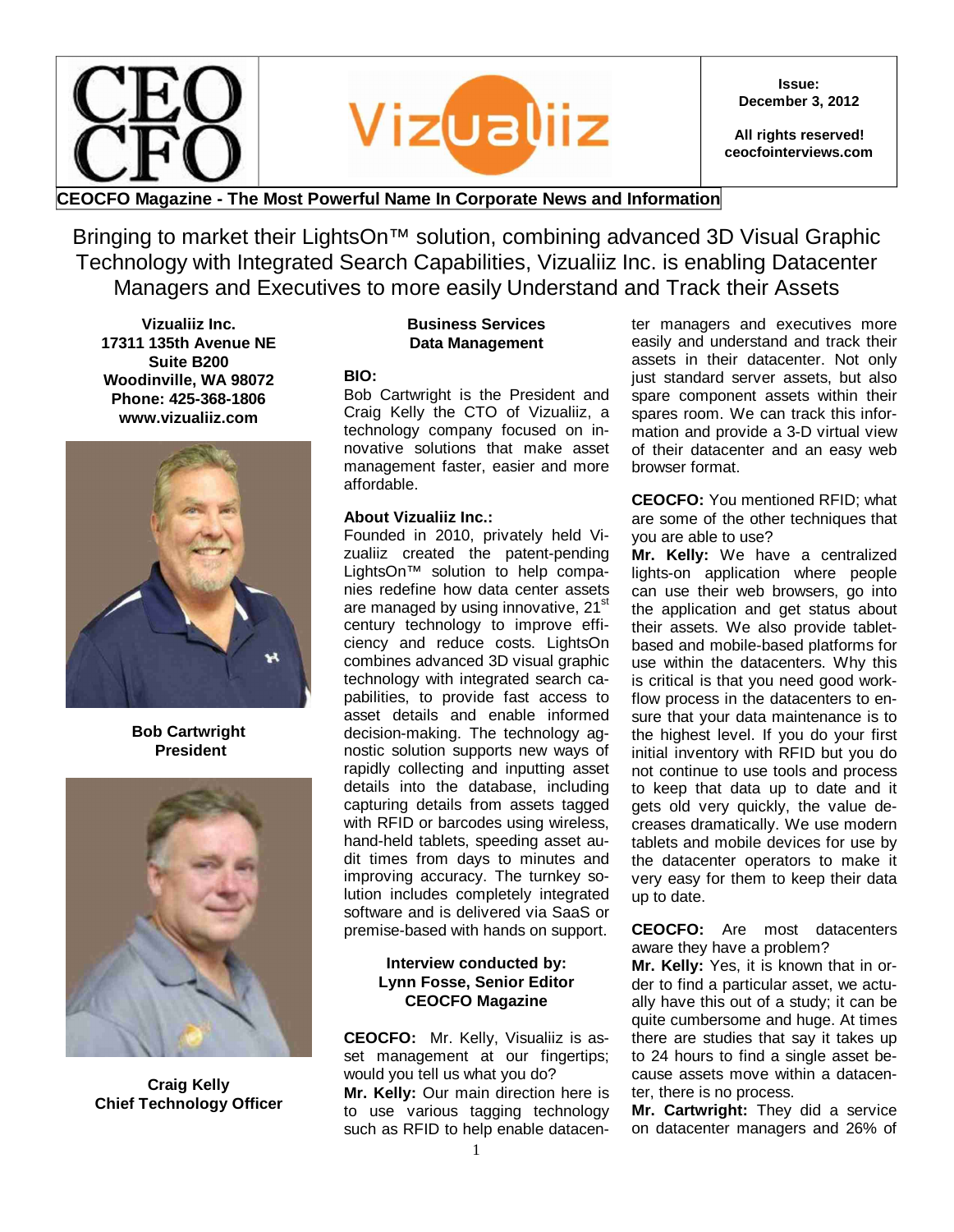the datacenter managers told a survey that it took them one minute to find an asset, 54% of the datacenter managers that were interviewed said four hours, and then 20% said one day or more. They call these ghost servers and you cannot locate them in the datacenter. What the schools are providing, we can scan up to 1500 assets within ten minutes and go through an audit. The goal behind that is to simplify these audits, make them quick and accurate and then find these ghost servers out there that many of the customers are actually paying maintenance on, and they are not even in the datacenter. The tool itself internally, the report writer we put together, the 3-D tool we put together, all help datacenter managers actually track the assets with much more information. Not only is it the RFID we are tracking, but it is who owns those

assets. It is about where they are located, how much heat they are putting out and how much power they are using, their age, when the maintenance agreement coming up and if there are any leases out there. The basic tool which has been developed is a simple, easy to integrate, turnkey, which only takes about an hour to learn how to use the tool and be an expert.

**CEOCFO:** Is there anything about these assets that you would like to be able to track, or is in the works that you just have not quite put in place yet?

**Mr. Cartwright:** We actually meet with our customers on a weekly basis and we use them as our technology advisors. Our customers are the best source to identifying additional enhancements to the product. As we meet, we prioritize those recommendations, we put them into a punch list and we vote on them as a company.

**Mr. Kelly:** We have been developing this for a couple years and it is a broad product at this point. I think without direct customer feedback and input, we can keep developing even a broader product. We do not know until a customer tells us, what points we are missing. That is where we are

now, these fine points that to them is huge leverage, very obvious to them and for us easy to implement and enhance.

**Mr. Cartwright:** A good example is a customer that had issues with tracking their spares and their datacenter cages across the US, which was a large entertainment company. Based on their requirements, we built another module to layer up on top of and actually we are seeing a great deal of traction with companies that want to track their inventory and spares from the purchase order all the way into the assets that we are actually tracking. The product itself is solid and has been production for over a year and a half now. The idea of starting this technology was put on the table about nine years ago and we shelved it then because at about six months later, at that point the technology RFID and

**Our main direction here is to use various tagging technology such as RFID to help enable datacenter managers and executives more easily understand and track their assets in their datacenter. Not only just standard server assets, but also spare component assets within their spares room. We can track this information and provide a 3-D virtual view of their datacenter and an easy web browser format.**

 **- Craig Kelly**

the scanners cost too much and it did not work very well. About three and a half years ago we took it back off the shelf and the technology has caught up now, it is less expensive, small and easy to work with, and they have many more tools that we can integrate in there for scanning and monitoring assets with the technology.

#### **CEOCFO:** Is theft an issue?

**Mr. Kelly:** One of the issues that we found is many of these companies initially believe that they have a theft problem and what turns out in the end, it is not actually theft or devious behavior, it is actually employees just trying to do the right thing but maybe not in a correct process. While we can help with theft, what we are best is keeping the honest employees honest and that is the bigger problem. With security and theft, when you start tracking assets, you find that is not

the problem, the problem is really process.

**CEOCFO:** Are the companies excited to find out they can know where everything is?

**Mr. Kelly:** Yes and especially spares management, there are cages inside these datacenters that have spare parts. Some of these companies thought why are employees steeling all these little blanking plates that are worth like a dime, and as it turns out they are not stealing them, they are using them and they just do not know where they have gone. In our spares management product set, we can actually help the customers track where all their spare parts are going. It is sad that they jump to the conclusion that there is theft, when in reality, it is not the case.

**Mr. Cartwright:** Our customers and

the customers we are introducing this to, get really excited about it because they can see the value. We met with a large telco today and they are going through doing their audits. I do not know how many times year they do audits, but they are on their last datacenter and it is going to take just for that one datacenter four to five days. There are three peo-

ple on the audit. We showed them this and one of the ladies in the meeting said "Wow, I could be sitting at home doing this."

**CEOCFO:** How do you reach potential customers?

**Mr. Cartwright:** We have business relationships out there already. This is our second company we started. We are still a large company from Dimension Systems, which is about a \$40 million company. My wife and I own both companies. We have a huge customer base that we are able to go in and network and to set up meetings and calls. We brought in a huge resource that has been in the marketplace for twenty years and he has been doing an excellent job in reaching out, not only just the Pacific Northwest, but he has been reaching out across the United States. We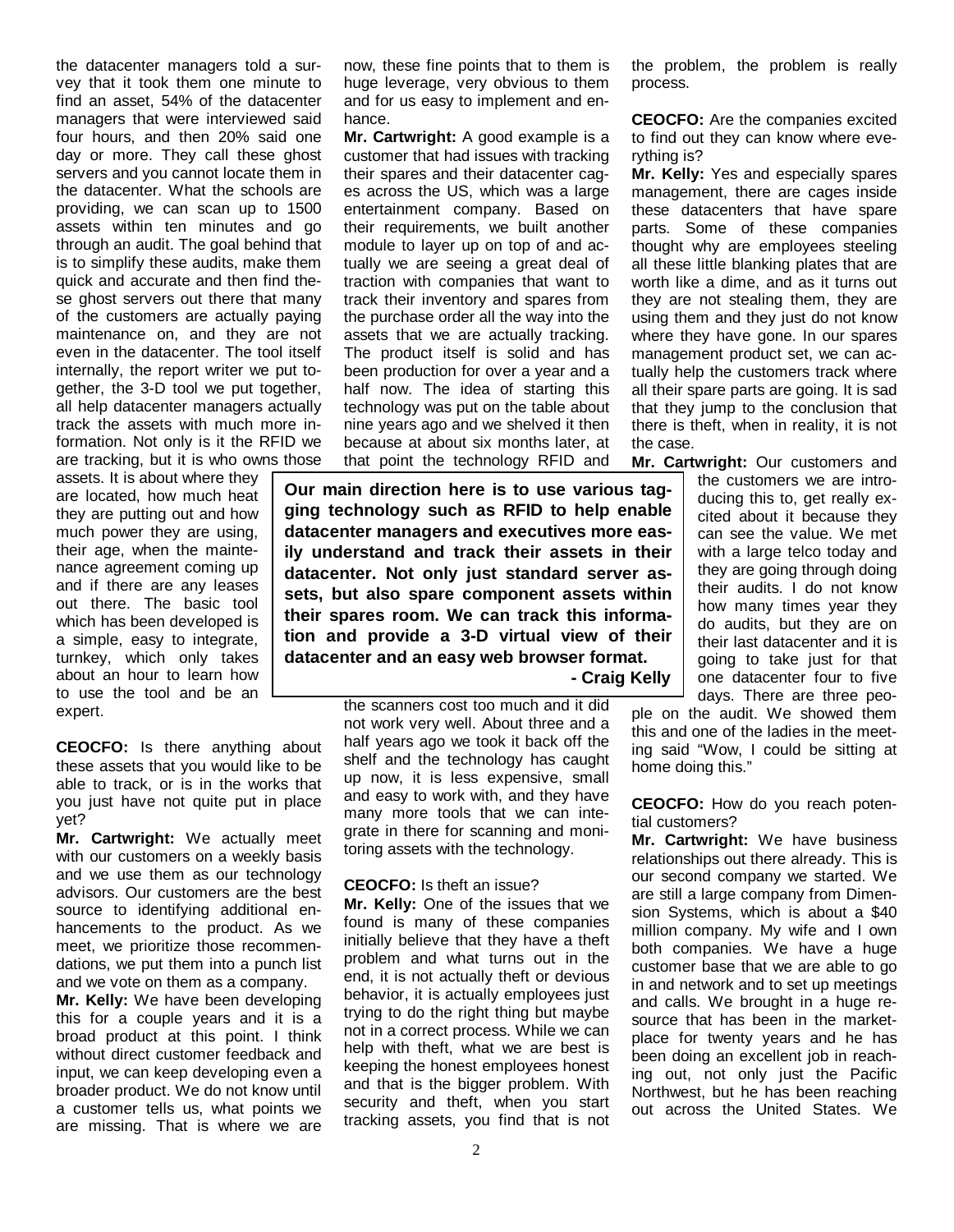have talked to some large companies out there.

**Mr. Kelly:** I think the big change over the last few months is it seems we have consolidated a sharp focus on the sales business side and it is starting to pay off.

**CEOCFO:** What is the piece that you have figured out, which is a barrier to entry?

**Mr. Kelly:** We have been out to a number of potential candidate companies and we have run into companies that have tried to implement RFID asset tracking. What typically happened is a vendor has sold them this RFID tracking system, installed their software, dropped off a bunch of

RFID tags and said go at it. The big barrier is it scares companies to death to do that first initial ground truth inventory and put the RFID tags on the systems themselves. We approach that as a service we deliver with our product. We do that initial tagging. We have an application we use internally, specifically built for our own use to go out to customers and do that tagging for them. Once we get that initial tagging done, we provide them the tools to ensure that the

data is kept up to date. Many companies are scared to death to do that first initial ground truth inventory. They do not really know what is out there and they are in some ways afraid to apply the resources and time to get that initial inventory dead.

**Mr. Cartwright:** Cost is really important and you see these large companies come in and sell these asset management or inventory management solutions. Ours is a better, easier, faster and accurate. We have put together solution where we are going to talk to customers and they will have three different vendors tied all together from different manufacturers to do the same thing as we do with one solution. We can do all the different apps on our software platform and it is done efficiently with the product.

**Mr. Kelly:** The other differentiator is our focus. We are deeply and devoutly focused on the datacenter asset management. Many of these 1410 projects, the status and information management systems, are very broad priced and they do everything from soup to nuts. Typically what they do only semi well is the actual asset management piece, they do a good job on cable tray layouts, power distributions system management, building management. What we have always tried to do here is keep that very explicit focus on asset management of datacenters and I think that is where we are different. There are many of these software companies

**Our customers and the customers we are introducing this to, get really excited about it because they can see the value. We met with a large telco today and they are going through doing their audits. I do not know how many times year they do audits, but they are on their last datacenter and it is going to take just for that one datacenter four to five days. There are three people on the audit. We showed them this and one of the ladies in the meeting said "Wow, I could be sitting at home doing this."**

 **- Bob Cartwright**

out there trying to be really broad and solve all datacenter problems.

**CEOCFO:** How does your system work?

**Mr. Kelly:** It is per software package and then we charge based on how many assets they have and that is the big pieces, going in and doing the datacenter scrubbing. There is the expense of buying the assets. Our focus now it is all about customer service and working with new clients and bringing on new customers.

**Mr. Cartwright:** It is pretty much license for the software and a per asset charge.

**Mr. Kelly:** I was told by one of my clients when I told him what they maintenance was going to be, he

asked me "Who do you think you are, Oracle?"

**Mr. Cartwright:** We listen to the customers and we are very cost effective. We are running a small team here, very frugal. Our costs are very low. My wife's focus was we are going to sell this and have great customers and it will be much less expensive than others. We will gain market share that way.

**CEOCFO:** What is ahead a year or to down the line?

**Mr. Kelly:** We will focus on the enterprise customers. Government vertical looks interesting to us. We are also looking at some new technology that is coming out for tagging assets, very

different approach.

**Mr. Cartwright:** Our roadmap is about three to six months out. High priority is three months. Six months is the lower priority and then we reevaluate the new technology. The RFID technology is getting smaller and less expensive. We are going to be able to add more value to our product and then the technology can be read through metal and water. We have an advantage over anybody that just wants

to start out at the gate and start deploying RFID.

**CEOCFO:** Why should the business and investment community pay attention to Vizualize?

**Mr. Kelly:** They should pay attention because of the growth that we will be having. We are privately funded, so we do not have any investors. We are going to be on the radar and we have already had companies call us and ask us about investments. I had a company ask me to sell this technology. This is built for customer service and down the road if it is the right growth, we are going to take it.